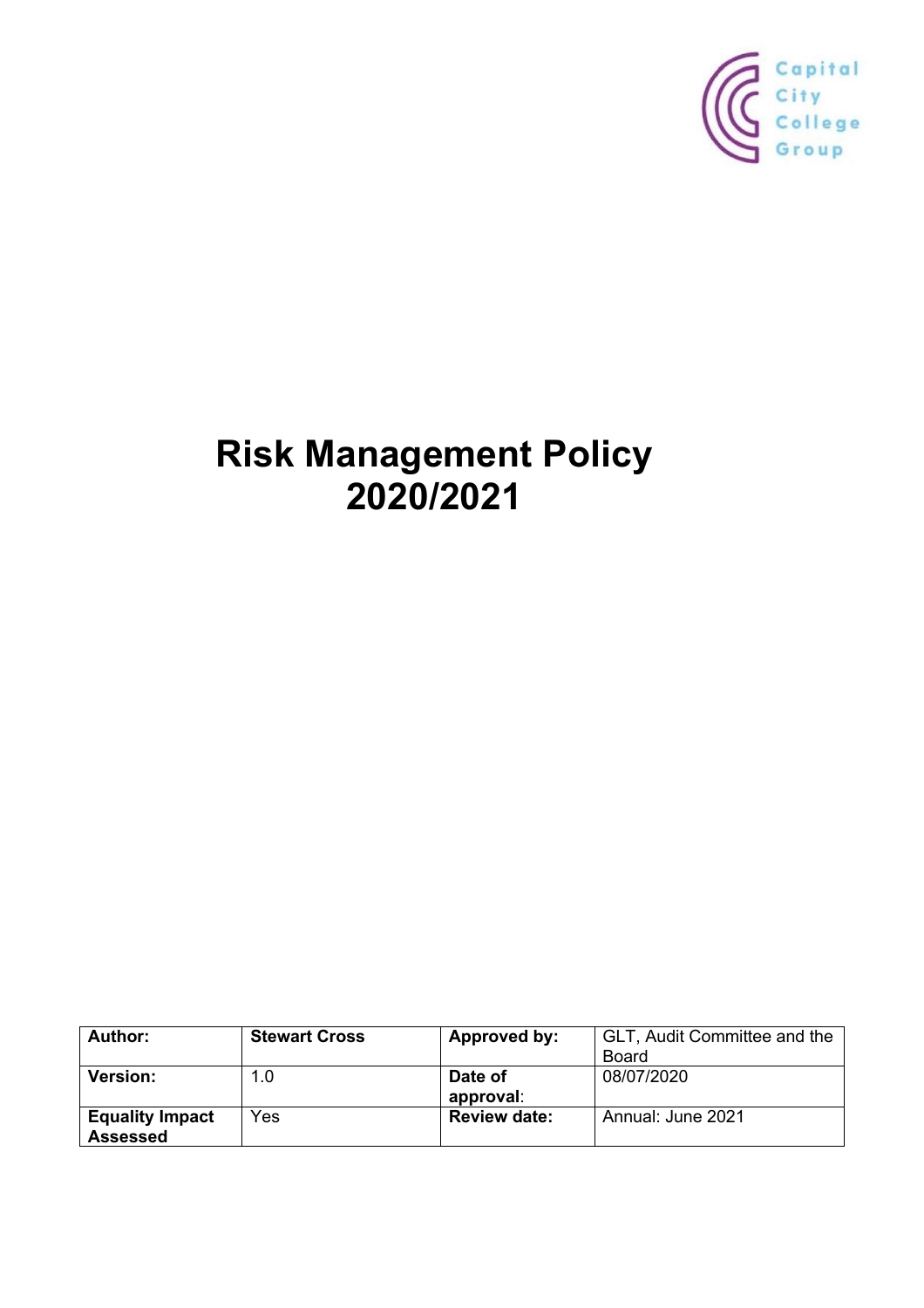## **Contents**

| 1. Purpose                                   | 3              |
|----------------------------------------------|----------------|
| 2. Scope                                     | 3              |
| 3. The Nature and Purpose of Risk Management | 3              |
| 4. Risk Management Policy and Objectives     | $\overline{4}$ |
| 5. Risk Management Framework                 | 5              |
| 6. Identifying Risks                         | 6              |
| 7. Assessing Risks                           | 6              |
| 8. Controlling Risks                         | $\overline{7}$ |
| 9. Risk Registers                            | 9              |
| 10. Summary of Responsibilities              | 9              |
| 11. Policy Review                            | 12             |
| 12. Implications                             | 12             |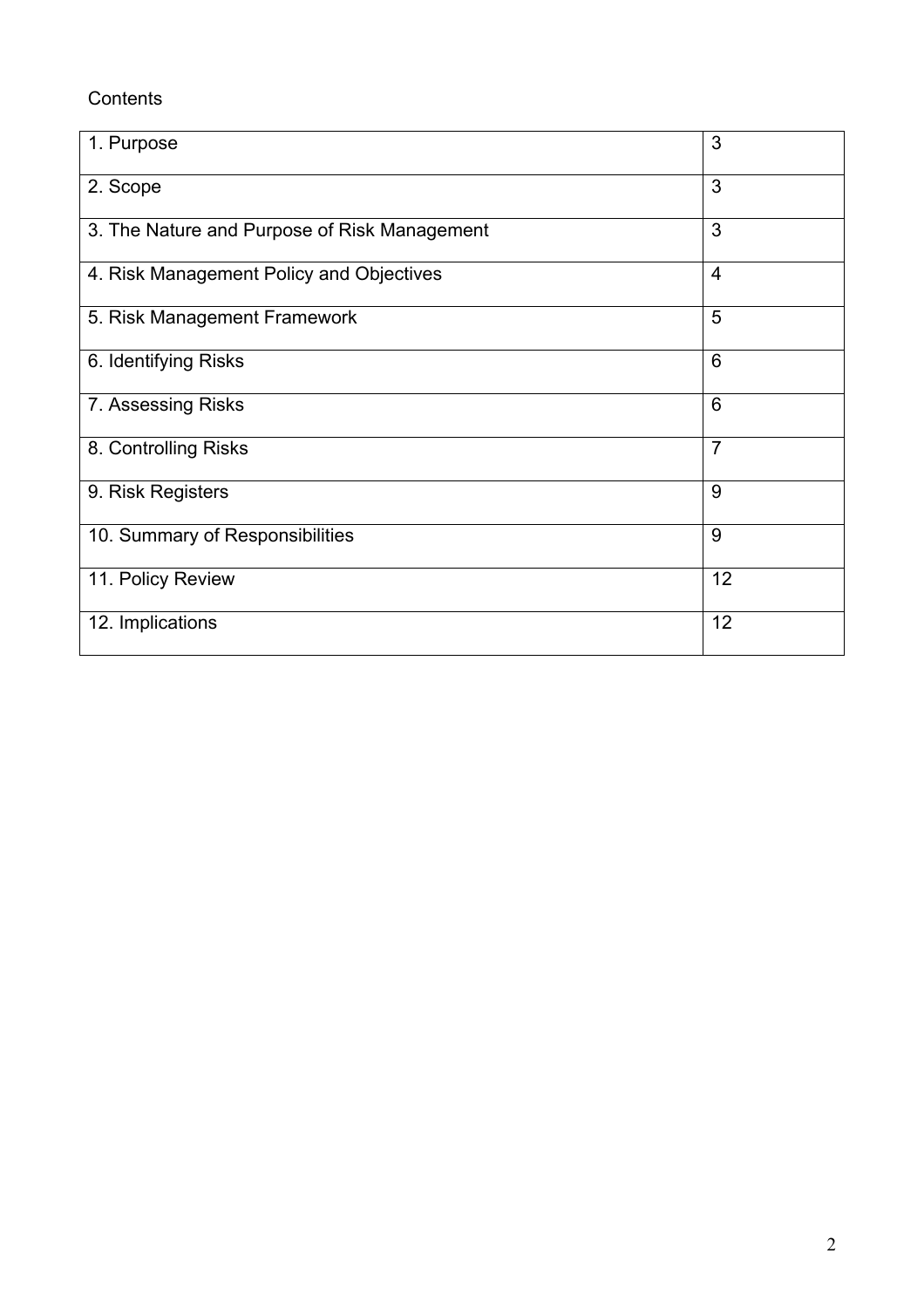## **1. Purpose**

- 1.1. Capital City College Group is committed to the highest standards of accountability and probity throughout its operation, ensuring responsible use of resourses to maximise the benefits to our students, business clients and communities in which we work. This policy outlines its approach to risk in order to guide decision making and promote an organisational culture in which risks are identified, assessed and managed effectively.
- 1.2. This document sets out the policy for managing risk at the Capital City College Group ("the Group"), and the procedures by which that policy is put into effect.
- 1.3. It has been designed to provide a framework for managing the risks the Group faces, ensuring that risk management is embedded in all group activities and enabling the Group's risk management objectives to be achieved in the most effective way. It documents the roles and responsibilities of the Board and members of staff including the Group Leadership Team in managing risk.

## **2. Scope**

- 2.1. The policy applies to all college activities, and at all levels within the organisation. The oversight, identification and management of risk is a key responsibility of the Group's Board, the Group Leadership Team and College management. All staff within the organisation are integral to the identification and management of risk.
- 2.2. This document forms part of the Group's internal control and governance arrangements.

## **3. The Nature and Purpose of Risk Management**

- 3.1. The Group adopts the ISO31000 definition of risk and risk management. **Risk** is defined as the effect of uncertainty on objectives. **Risk Management** is defined as coordinated activities to direct and control an organisation with regard to risk. This is carried out by:
	- Methodically identifying, categorising and evaluating each risk.
	- Identifying links between different risks.
	- Establishing controls to mitigate risks.
	- Assessing the effectiveness of these controls and the remaining risk.
	- Identifying further work needed.
	- Providing corporate oversight of risk.
- 3.2. The risks to be managed can be risks of omission as well as commission. Failure to take action which could benefit the Group, and taking action which could harm the Group, are both treated in the same way.
- 3.3. Risk Management forms part of the Group's system of internal control. This system encompasses a number of elements that together facilitate an effective and efficient operation, enabling the Group to respond to a variety of operational, financial, and commercial risks. It is designed to identify and prioritise the risks to the achievement of Group policies, aims and objectives, to evaluate the likelihood of those risks being realised and the impact should they be realised, and to manage them efficiently, effectively and economically. Its elements include:
	- a. *Policies and procedures.*

Attached to significant risks are a series of policies that underpin the internal control process. The policies are set by the Board of Governors and implemented and communicated by senior management to staff. Written procedures support the policies where appropriate.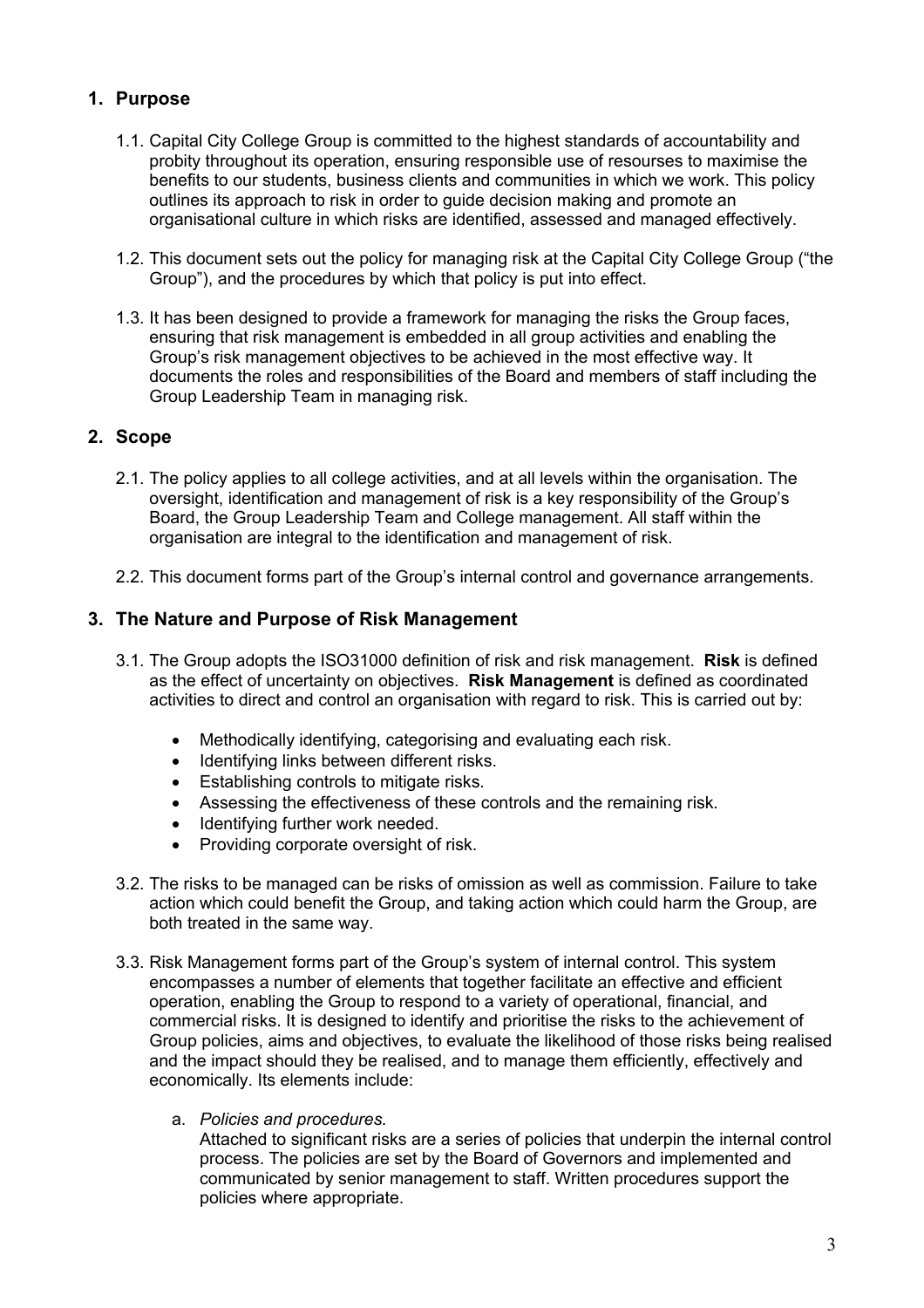b. *Regular reporting* 

Comprehensive reporting systems to the Group Leadership Team (GLT) and Board are designed to monitor key risks and their controls. Decisions to rectify problems are made at regular meetings of the GLT and the Board where appropriate.

- c. *Business planning and budgeting* The Business Planning and budgeting process is used to set objectives, agree action plans, and allocate resources. Progress towards meeting Business Plan objectives is monitored regularly.
- d. *Group Risk Register*

A Group Risk Register is prepared by GLT and approved by the Board. This is a framework which helps to facilitate the identification, assessment and ongoing monitoring of risks significant to the Group. A separate project Risk Register may be set up for a major Group initiative.

e. *College, CCCT and Directorate Risk Registers.* 

Colleges, CCCT and corporate directorates will develop and use this framework to ensure that their significant risks are identified, assessed and monitored. The documents will be formally appraised annually but emerging risks will be added as required, and improvement actions and risk indicators will be monitored regularly. Colleges will report on risk to their College Education Boards.

f. *Financial Controls*

The Group has a comprehensive set of financial controls; including a comprehensive annual budgeting system, regular reviews by the Board of financial performance against forecasts, target setting & monitoring, capital investment guidelines and formal project management disciplines.

g. *Audit Committee* 

The Audit Committee is required to report to the Board on internal controls and alert them to any emerging issues. In addition, the committee oversees internal audit, external audit and management as required in its review of internal controls. The committee is therefore well-placed to provide advice to the Board on the effectiveness of the internal control system, including the Group's system for the management of risk.

h. *Internal audit programme* 

Internal audit is an important element of the internal control process. Apart from its normal programme of work, internal audit is responsible for aspects of the annual review of the effectiveness of the internal control system within the organisation. It operates within the ESFA's *Post 16 Audit Code of Practice*.

- i. *External audit* External audit provides feedback to the Audit Committee on the operation of the internal financial controls reviewed as part of the annual audit.
- j. *Third party reports.*

From time to time, the use of external consultants will be necessary in areas such as health and safety, and human resources. The use of specialist third parties for consulting and reporting can increase the reliability of the internal control system.

## **4. Risk Management Policy and Objectives**

- 4.1. Risk Management aims to ensure that Group resources are directed efficiently and effectively to minimise the overall risk to the organisation. The following policy statement sets out the Group's approach to risk management:
	- The Group is a risk aware organisation and seeks to manage risks actively, particularly those with a potentially negative impact.
	- The Group adopts an open and receptive approach to risk identification and management; it promotes a culture where risks can be discussed freely and will be escalated effectively.
	- The Group will seek to learn from the risk management processes with the aim of continual improvement.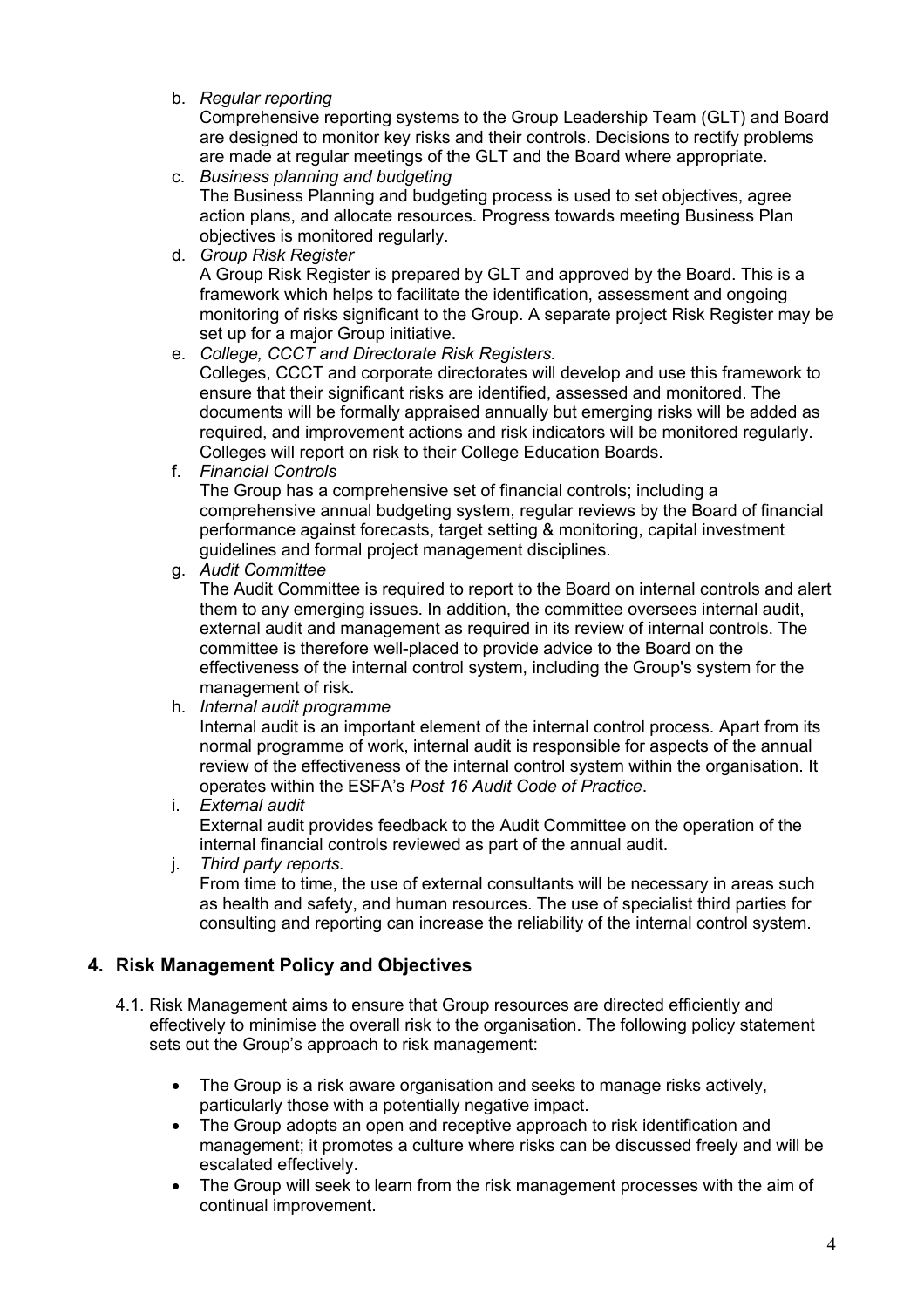- Key risks will be identified and closely monitored on a regular basis.
- Risk appetite will be determined by the Board on an annual basis taking into account the business strategy context, risk management culture, risk management processes and its risk management systems.
- 4.2. The Group's overall Risk Management plan is aimed at:
	- Protecting its students, staff and assets.
	- Managing risk in accordance with best practice and reducing the cost of risk.
	- Anticipating and responding to changing social, environmental and legislative requirements.
	- Raising awareness of the need for Risk Management.
	- Integrating Risk Management into the culture of the Group.
	- Adopting legal compliance as a minimum standard.
- 4.3. Effective Risk Management protects and adds value to the Group and its stakeholders through supporting the Group's objectives by:
	- Improving decision making, business planning and prioritisation by comprehensive and structured understanding of the wider business environment.
	- Enhancing communication between departments and services.
	- Protecting and enhancing Group assets and image.
	- Developing and supporting staff and the Group's knowledge base.
	- Helping to focus the internal audit plan.

#### **5. Risk Management Framework**

5.1. Risk is managed within each of the colleges, CCCT and corporate directorates and the within the Group, and recorded in their separate Risk Registers, which in the case of the colleges are reported to their Education Boards. Risks that arise from activity that flows between the Colleges/CCCT and the Group, plus systemic and high level strategic risks will be recorded and reviewed at Group level. The Group Risk Register is reported to the Board of Governors, and scrutinised by the Audit Committee on their behalf.



5.2. The Board has oversight of the risk management strategy and the common approach to the management of risk throughout the institution, through the development, implementation and embedding within the organisation of a formal, structured risk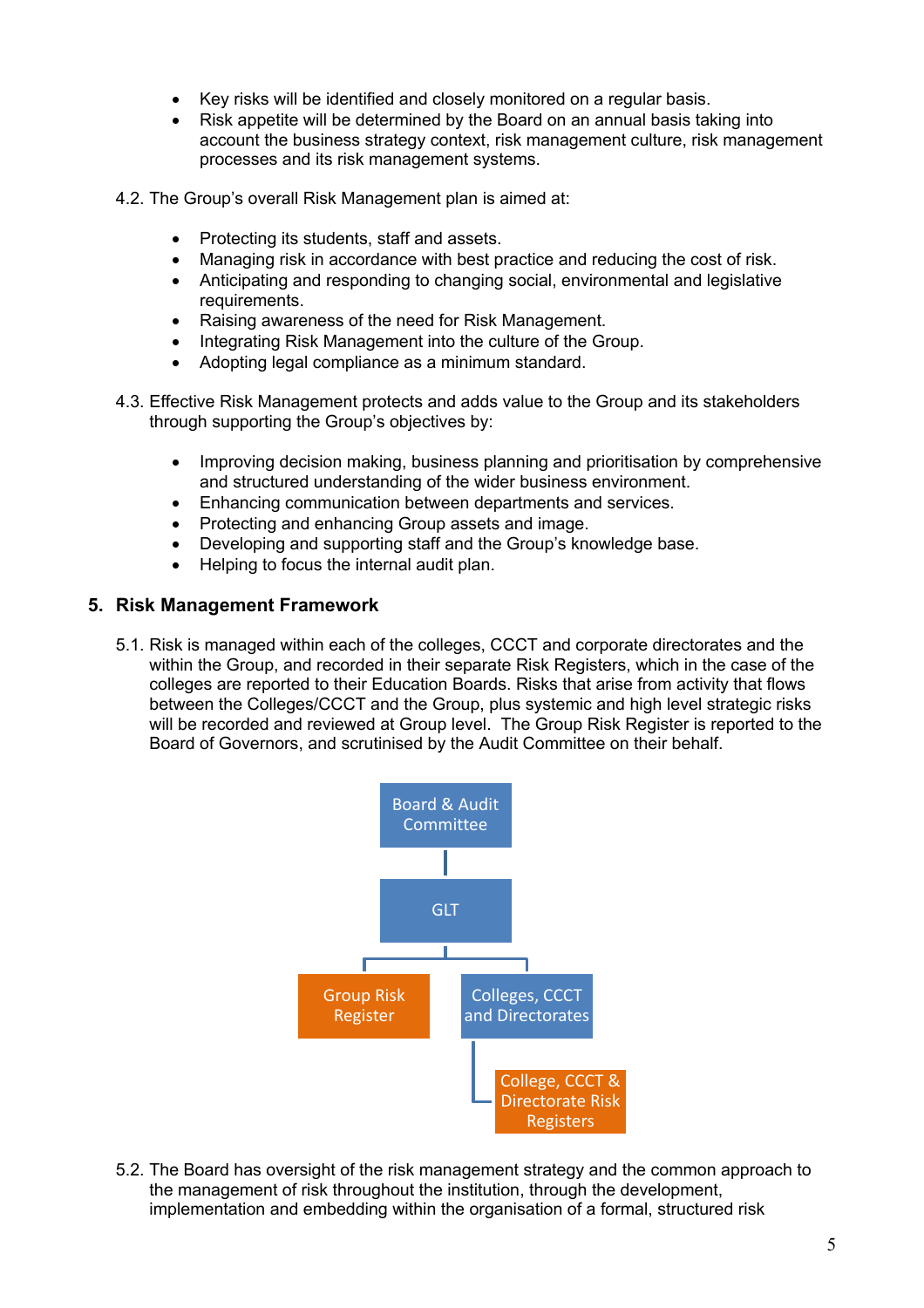management policy and associated procedures. On behalf of the Board, the Audit Committee has the responsibility to consider and advise on the adequacy and effectiveness of the system of internal control and to adopt a risk based approach to assessing it.

## **6. Identifying Risks**

- 6.1. As the first step in the risk identification process it is necessary to understand the Group's corporate objectives and the legal and regulatory environment in which it operates.
- 6.2. The second step is the translation of these objectives into operating aims in the form of detailed business plans and performance indicators for each area of activity. This should be an ongoing annual exercise with regular updating of the aims.
- 6.3. The next step is to identify what would stop each area, or the organisation as a whole, being as successful as it should. Risks can readily be identified through either mind mapping or a more structured approach. What is most important is the completeness of the lists of risks. Some risks will cross 'functional' boundaries; many may not fit neatly into pockets. Generally risks evolve, and new ones are identified as old ones disappear.
- 6.4. There are many methods for grouping risks, starting from either categorising risk or analysing it using a functional approach. Consideration by category, for example, would include:
	- *Strategic risks* concern the long-term strategic objectives of the Group. They can be affected by such areas as capital availability, legal and regulatory changes, reputation and changes in the physical environment.
	- *Operational risks* concern the day-to-day issues that the organisation is confronted with as it strives to deliver its strategic objectives. For example, relationships with subsidiaries and subcontractors and failure to maintain timely and accurate learner data.
	- *Financial risks* concern the effective management and control of the finances of the Group and the effects of external factors such as funding and market exposures. For example, failure to achieve a balanced budget.
	- *Compliance risks* concern legal or funding compliance issues such as health & safety, environmental, trade descriptions, consumer protection, data protection, employment practices and regulatory issues.
	- *Reputational risks*  concern potential damage to the Group by association, for example with local events or the behaviour of linked organisations; from the press, word-of-mouth and its on-line presence.

## **7. Assessing Risks**

- 7.1. Having identified the risks that the Group is facing, they need to be prioritised into a manageable order so that action can be focused on the most significant risks.
- 7.2. The risk before any controls are applied (called the **gross risk**) should be considered in terms of its likelihood and impact. Not all risks will affect the Group with the same impact, and some are far more likely to occur within the Group than others. There is perhaps a low likelihood of fire in a large teaching centre, but there would be a significant disruption if a large part of the centre becomes unusable.
- 7.3. Likelihood and impact should be scored as follows. The assessed gross risk is the product of the likelihood and impact scores: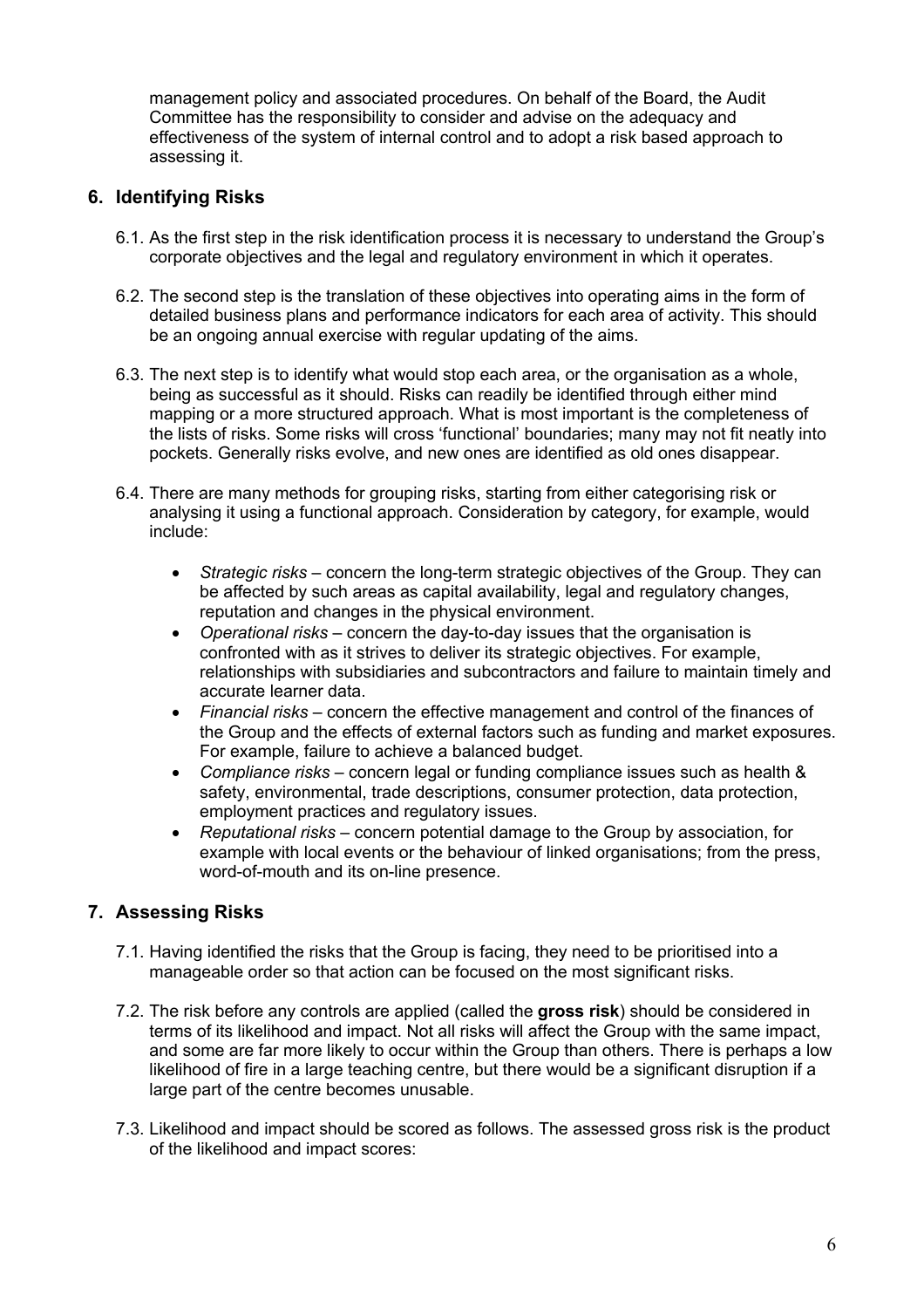Assessment of Likelihood (in the next 12 months):

- 5 = Highly probable
- $4 =$  More than likely
- 3 = Evens chance
- $2 =$  Less than likely
- 1 = Highly improbable

Assessment of Impact (on the Group as a whole):

- 5 = Catastrophic
- 4 = Substantial
- 3 = Significant
- 2 = Moderate
- $1 =$ Minor

Risk calculation (Likelihood x Impact):

|            | 5      | 5 |   | 15 | 20 | 25 |
|------------|--------|---|---|----|----|----|
|            |        |   |   | 12 | 16 |    |
|            | 3      |   | 6 |    | 12 | 15 |
|            | 2      | ◠ |   |    |    |    |
|            |        |   | 2 | F  |    | 5  |
| Likelihood |        |   | 2 | 3  |    | 5  |
|            | Impact |   |   |    |    |    |

Colour coding:

| High Risk >10    |
|------------------|
| Medium Risk 5-10 |
| Low Risk <5      |

7.4. Impact is the harder to evaluate. The impact score should be based on the potential effect on the Group as a whole. If in doubt, financial impact should be used. So, for example, a financial crisis in a partner organisation may have a very serious impact on that relationship, but if we can be assured that the reputation of the Group is unaffected and the financial consequence for the Group is limited, the impact should be scored low.

## **8. Controlling Risks**

- 8.1. Once risks have been identified and prioritised, it is necessary to decide how the Group will address them. There are four main options:
	- Do nothing, i.e. accept the risk. This is acceptable where the likelihood and impact of the risk are both low.
	- Avoid the risk by withdrawing from that area of activity.
	- Transfer all or part of the risk to a third party such as a subcontractor, business partner or insurer.
	- **Mitigate** the risk.
- 8.2. In most cases of significant risk, mitigation will be the preferred action. This is achieved by putting in place **controls** which reduce either the likelihood or the impact of the risk. Some controls will address the whole of the Group, and some will be confined to the areas where the risks have been identified.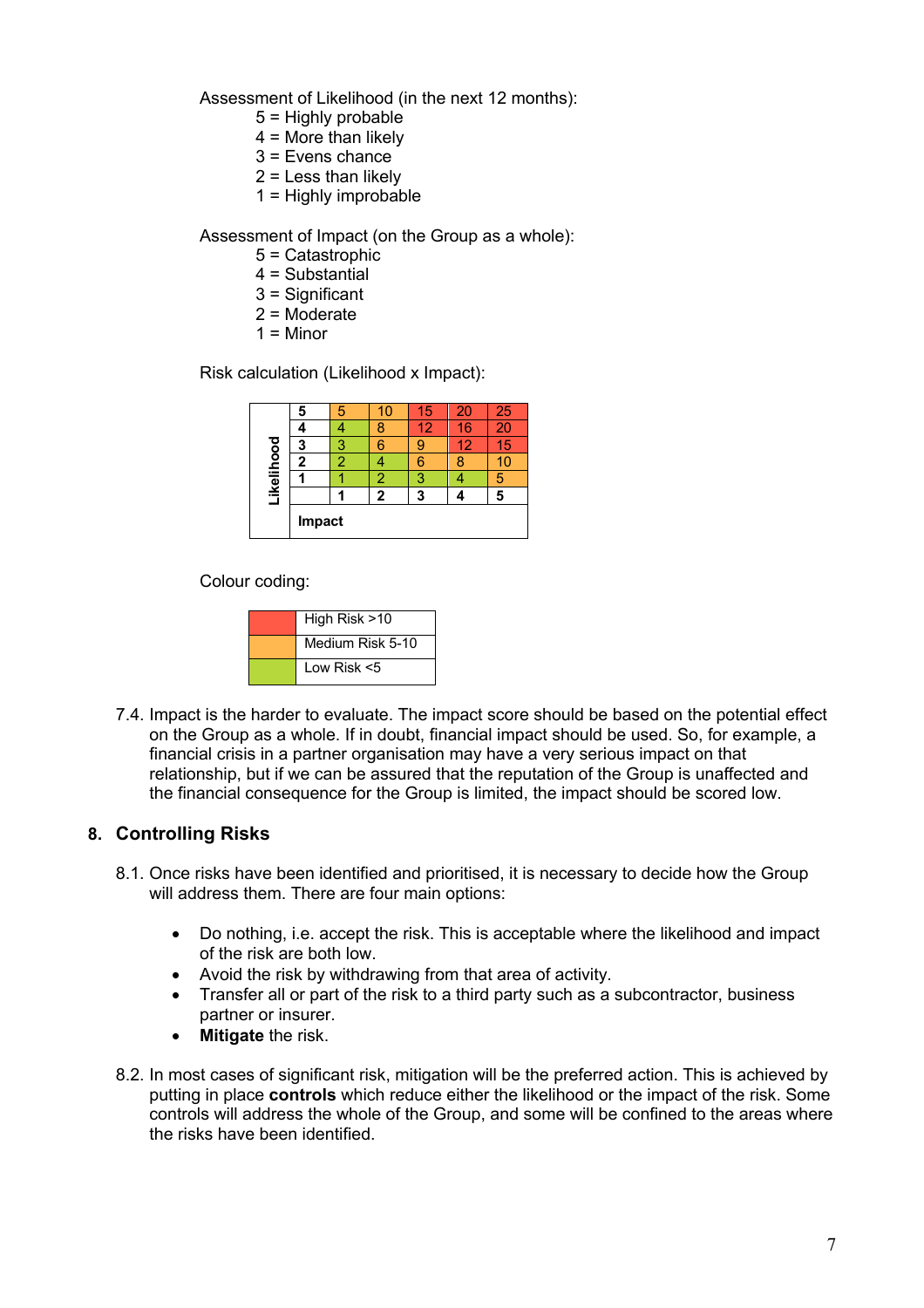- 8.3. In each case a control needs to be evidenced. The **evidence** is a document, electronic record or process check that provides a persistent record that the control has been successfully applied.
- 8.4. The Group recognises three levels of controls and their associated evidence. This forms a standard model of Three Lines of Defence, as illustrated below:



The first line of defence is provided through College, CCCT or directorate level assurance in the day to day operation of the organisation and supported by our policies and procedures, for example:

*"Evidence of application of the Learner Disciplinary process where required."*

• The second line of defence is group-wide internal controls. Examples of the group's second line of defence include the quality assurance framework, financial regulations, health and safety and safeguarding procedures. Their deliverables provide group-wide assurance, for example: *"Business Planning meetings and budget report to Board"*

• The third line of defence is external assurance, for example that provided by the internal and external auditors, who are independently appointed by the Board and report directly to the Audit Committee:

*"Internal Audit reviewed Business Planning in 2018-19 and provided 'Substantial Assurance'"*.

- 8.5. College, CCCT or directorate controls are the simplest to put in place, followed by groupwide controls and then external controls. Colleges may implement controls within their individual academic directorates. These controls are often part of the business process and can therefore be evidenced continuously. Group-wide controls often produce monitoring reports periodically, for example to GLT meetings, Audit Committee or Board. External controls such as audits are undertaken at most annually. However, external controls provide the greatest level of corporate assurance. In practice, a balanced set of controls should include examples of all three.
- 8.6. The risk after all the controls are applied (called the **net risk**) should then be calculated in terms of its likelihood and impact. Not all risks can be equally well controlled. Some risks have a high controllability: the effect of well-designed controls is strong and the net risk is much lower than the gross risk. Conversely, some risks, for example government policy, have a low controllability and the gross and net risks will be very similar.

Controllability is assessed in terms of net risk / gross risk: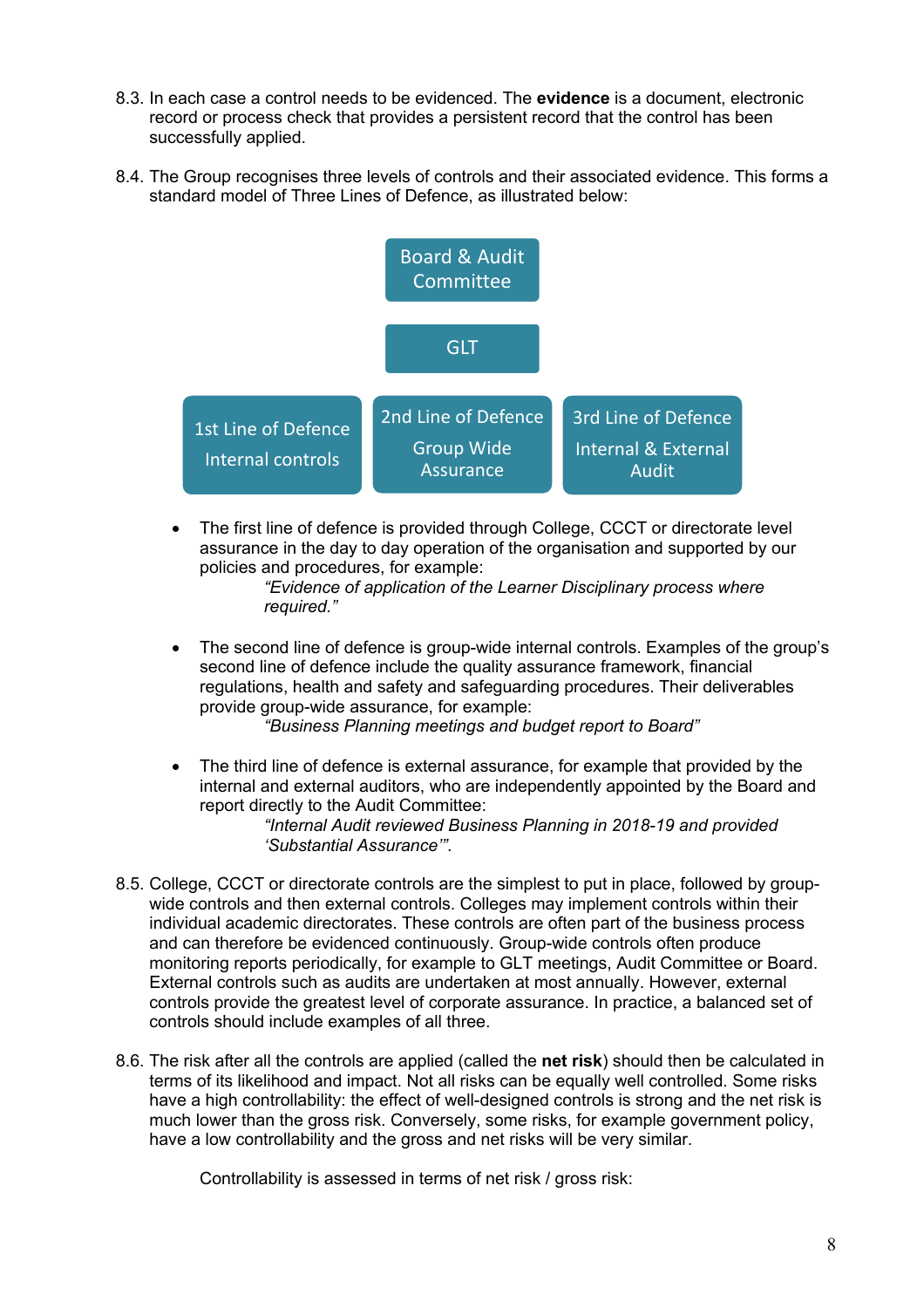| The Group itself can largely control this<br>risk or influence the environment.<br>Net Risk / Gross Risk < 70%                   |
|----------------------------------------------------------------------------------------------------------------------------------|
| The Group and others can partially<br>control this risk or influence the<br>environment.<br>Net Risk / Gross Risk >= 70%, < 100% |
| The Group can only marginally control<br>this risk or influence the environment<br>Net Risk / Gross Risk = 100%                  |

- 8.7. The likelihood or impact of an identified risk can change for a number of reasons including:
	- The nature of the risk has changed or is changing.
	- Existing controls are inadequate or not functioning.
	- Existing controls are enhanced.
	- New controls are introduced
- 8.8. If the net risk score reaches a level that remains a red risk after mitigation, the Audit Committee will consider whether further action needs to be taken to enhance the range of controls.

## **9. Risk Registers**

- 9.1. Group-wide risks are recorded in a group **Risk Register**, which lists the risks in a structured format approved by the Audit Committee, together with their controls, evidence, gross and net risks. Additional information is included where appropriate, including information on exceptional risks, linkages between risks and further action identified.
- 9.2. A revised group Risk Register is drawn up termly by a special meeting of the Group Leadership Team. Its preparation is the responsibility of the Director of Information & Integration. The draft group Risk Register is then discussed, amended and approved by Audit Committee.
- 9.3. The Board may approve a separate project **Risk Register** for a major Group initiative.
- 9.4. The Group's requires **College, CCCT and Directorate Risk Registers** to be prepared and maintained at least annually. These are the responsibility of Principals and Directors. They are assessed and approved by the relevant Senior Management teams where appropriate. Key risks are then fed into the group Risk Register and shared annually with the Audit Committee.

## **10.Responsibilities**

10.1.The Board and Audit Committee

The Board of Governors has responsibility for overseeing risk management within the Group as a whole. The Board of Governors will:

- Set the tone and influence the culture of risk management within the Group, including risk appetite and expectations of members of staff with respect to conduct and probity.
- Approve major decisions affecting the Group's risk profile and exposure.
- Monitor the management of significant risks to reduce the likelihood of unwelcome surprises or impact.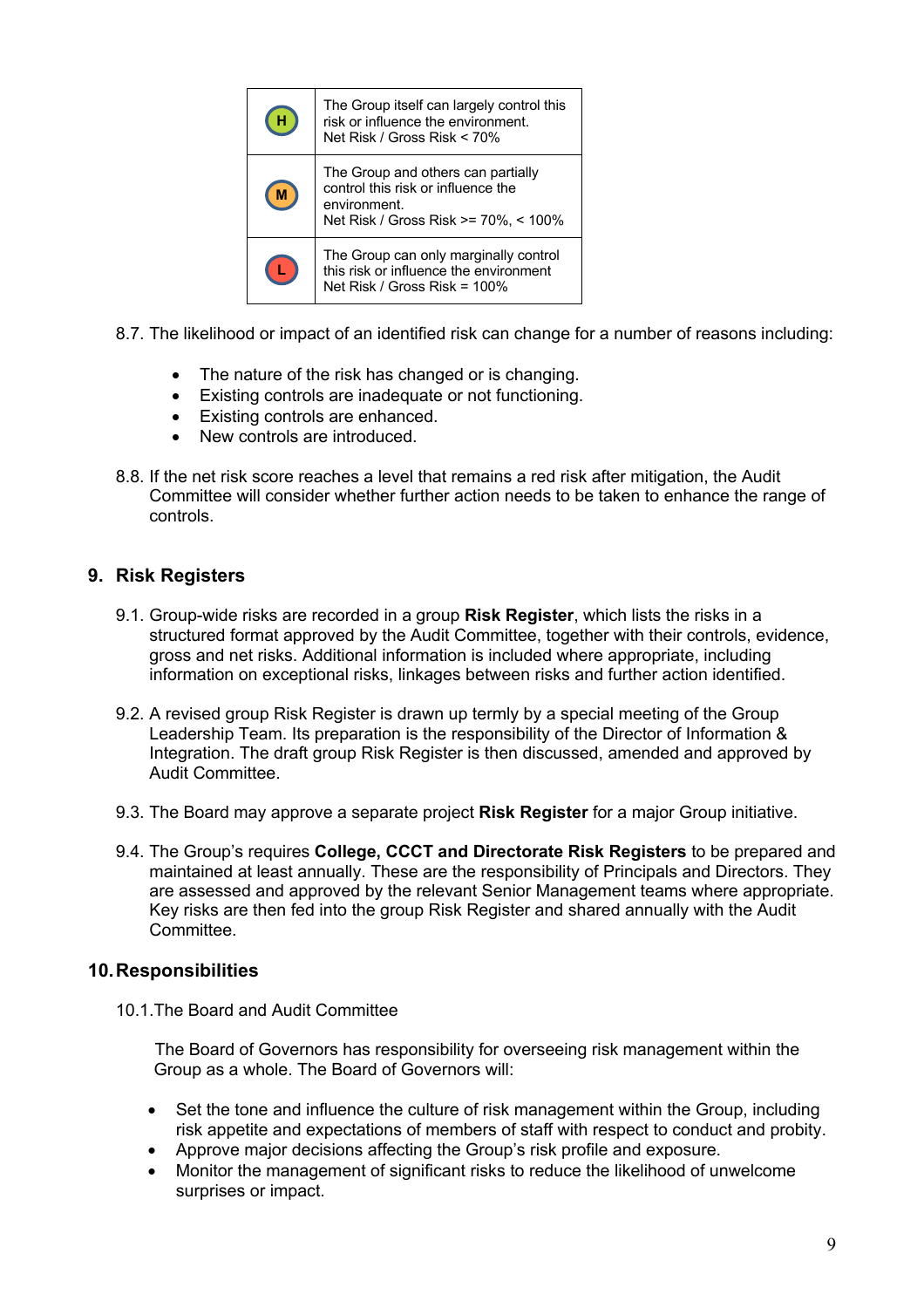- Seek assurance that the less significant risks are being actively managed, with the appropriate controls in place and working effectively.
- Review risks on a regular basis through the Audit Committee.
- Annually review the Group's approach to risk management and approve changes or improvements to key elements of its processes and procedures.
- Appoint internal auditors to provide assurance on key risks and as the third line of defence.

Regular monitoring of risk management sits with the Audit Committee, which will act on behalf of the Board to:

- Consider and advise on the adequacy and effectiveness of the system of internal control and the risk based approach to assessing it.
- Provide oversight of the policy and related implementation actions on behalf of the Board.
- Review and recommend adoption of the Risk Management Policy to the Board at least annually.
- Receive reports from auditors and monitor management actions to address the risks identified.
- Agree the format of the Group Risk Register at least annually.
- Consider and approve the Group Risk Register at least three times per year.
- Review the risks in the Risk Register together with their controls to determine if the risks are appropriate and whether further action is necessary to enhance the range of controls.

10.2.The Group Leadership Team must:

- Support and implement policies approved by the Board.
- Review key performance indicators and progress towards group objectives.
- Take necessary action to address adverse departures from objectives.
- Agree actions to deal with any perceived new risks or failures of existing control measures.
- Focus and co-ordinate Risk Management activities throughout the Group.
- Develop risk response processes, including contingency and business continuity programmes.
- Raise the level of management awareness and accountability for the business risks experienced by the Group.
- Develop risk management as part of the culture and provide a mechanism for risk management issues to be discussed and disseminated to all areas of the Group.
- Consider the risk implications of GLT decisions.
- Review the group Risk Register before each Audit Committee meeting, ensuring that key risks identified at college/directorate level are included.
- Set out explicitly the risks contained within papers proposed to Board and its **Committees**

10.3.The Director of Information and Integration must:

- Update the group Risk Register and policy and present them to Audit Committee for approval.
- Feed key risks from College, CCCT and Directorate Risk Registers into the group Risk Register and share them annually with the Audit Committee.
- Provide guidance, interpretation and understanding of Risk Management principles, strategy and systems.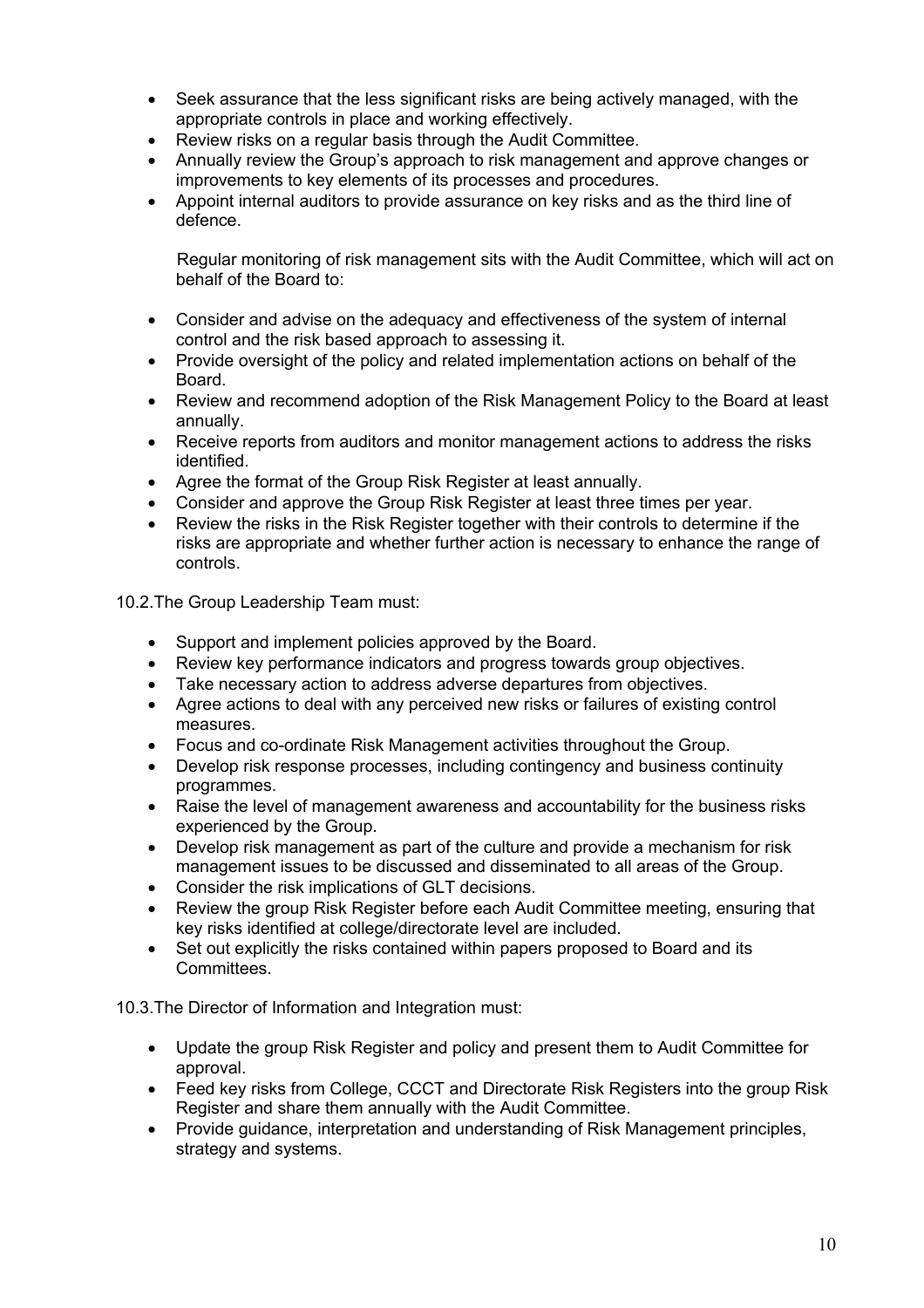10.4.College Principals, Senior Management Teams and CCCT and Corporate Directors must:

- Support and implement policies approved by the Board.
- Review key performance indicators and progress towards group objectives, as agreed by the GLT.
- Take necessary action to address adverse departures from objectives.
- Agree actions to deal with any perceived new risks or failures of existing control measures.
- Focus and co-ordinate Risk Management activities throughout the College/Directorate.
- Develop risk response processes, including contingency and business continuity programmes.
- Raise the level of management awareness and accountability for the business risks experienced by the College/Directorate.
- Develop risk management as part of the culture and provide a mechanism for risk management issues to be discussed and disseminated to all areas of the College/Directorate.
- Consider the risk implications of their decisions.
- Prepare and maintain a College, CCCT or Directorate Risk Register and review it termly.
- Escalate significant risks to the Group.
- Consider whether separate risk registers are required at lower levels within their organisation (depending on its size and complexity), and if so, set out responsibilities, procedures, timelines and review mechanisms for them.
- Colleges will report on risk at least annually to their College Education Boards.

10.5.All managers must:

- Take primary responsibility for managing risk on a day-to-day basis.
- Take responsibility for promoting risk awareness within their operations; introduce Risk Management objectives into their businesses.
- Keep under regular review the risks which fall into their area of responsibility, the possible impacts these have on other areas and the consequences other areas may have on them.
- Use performance indicators to monitor the key business and financial activities, progress towards objectives and identify developments which require intervention, as agreed with their Director.
- Identify and evaluate the significant risks faced by their operations and report them to their Director.
- Report early warning indicators systematically and promptly to directors, to allow action to be taken. The frequency of reporting should be related to how quickly a risk can materialise and its likely impact.
- Ensure that Risk Management is incorporated at the conceptual stage of projects as well as throughout a project.
- Ensure that Risk Management is a regular management meeting item to allow consideration of exposure and to prioritise work in the light of effective risk analysis.
- Comply fully with group policies and procedures to ensure key controls are maintained.

10.6.All staff must:

- Understand their accountability for individual risks.
- Understand that Risk Management and risk awareness are a key part of the Group's culture.
- Understand how they can enable continuous improvement.
- Report systematically and promptly to senior management any perceived new risks or failures of existing controls.